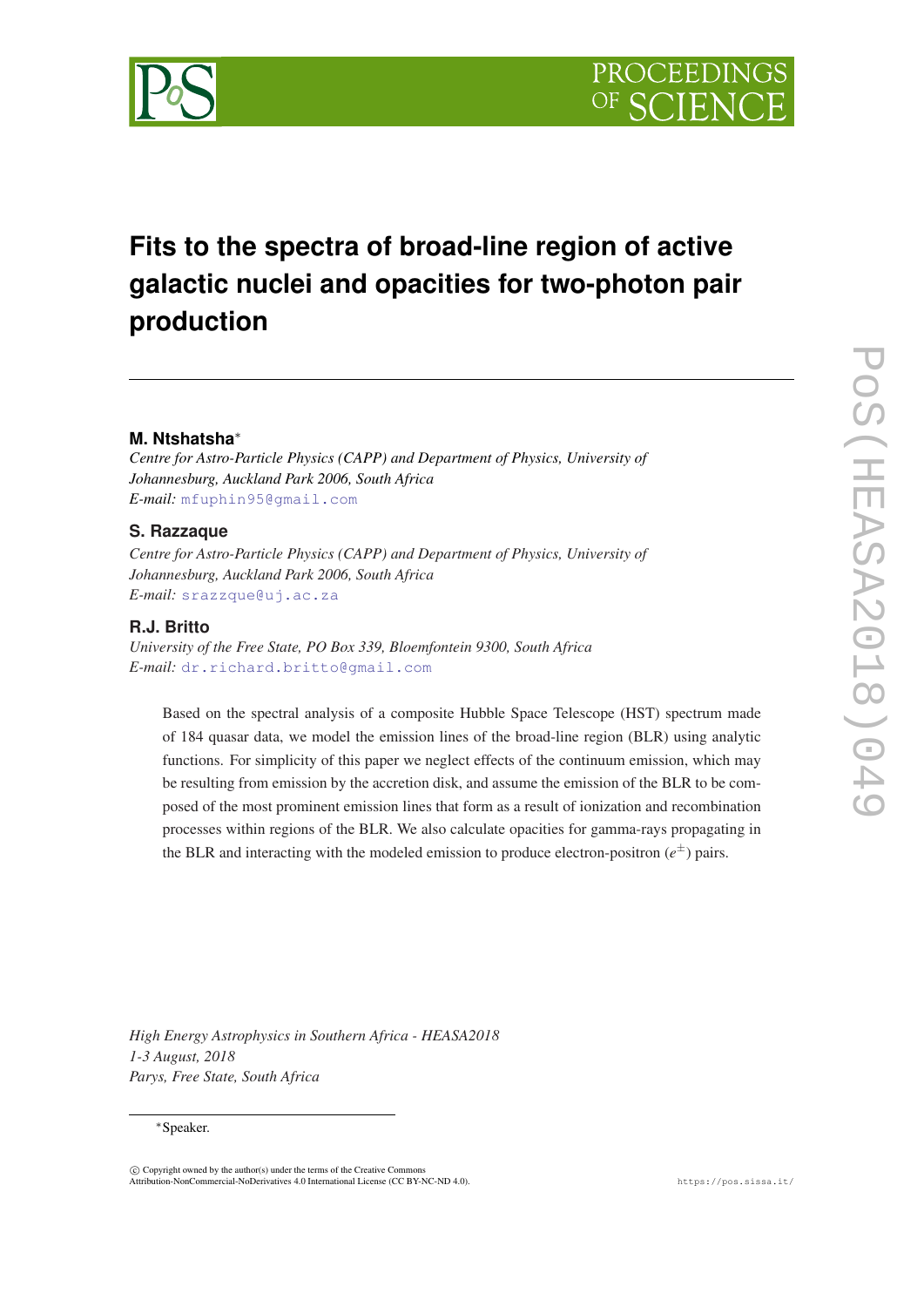# 1. Introduction

Since their discovery in the 1960s [1] the superluminal properties of active galactic nuclei (AGN) have prompted astrophysicists to probe more into these objects. AGN are characterised into a variety of classes, however, the basic structure of all AGN is the same according to the unified model of AGN [2]. In the picture of the unified model is a supermassive black hole at the center of the AGN fueling the emission processes. Some radial distance away from the black hole is a torus of dusty/molecular clouds from which gas is being pulled by the gravitational force of the black hole. In the process of in-fall of the gas it accumulates as a thin disk of gas around the black hole, called the accretion disk or just simply disk. Across a large radial range of the disk, wind outflow processes from the disk contribute to the formation of the BLR close to the disk [3], (a distance in the order of light years from the black hole [4]) . Further away from the outer edge of the BLR, where there exists an apparent gap, is the narrow line region (NLR) [5]. There are clear distinctions between the BLR and the NLR, observable mainly by considering the full width at half maximum (FWHM) of their spectral lines (∼ 4000 km/s and ∼ 500 km/s, respectively [5]). Both the BLR and NLR radii, ( $R_{BLR}$ ,  $R_{NLR}$ ), scale as  $\sim L^{1/2}$ , where *L* is the luminosity of the central source. However, they do differ in radius and covering factor where  $R_{NLR} \sim (10 - 100)$  pc with covering factor of about 2% [5], in comparison to  $R_{BLR}$  ~ (0.1 – 1) pc [4] with a covering factor of  $(5-30)$ % [5]. The  $\gamma$ -ray spectra of quasars can be typically described by a simple power-law, however, in some blazar spectra they break away from the trend of the power-law at certain γ-ray energies. With these breaks at specific energies, models such as the broken power-law or log-parabola then become better functions that physically describe both ends of the spectrum at enegies lower and higher than this break energy [4]. It was shown by [4, 6] that the break energies in some blazar spectra are

consistent with the absorption of  $\gamma$ -ray photons by some emission lines in the BLR through  $e^\pm$  pair production. To calculate this absorption detailed information about the distribution of the target photon gas is required [7].

In this proceedings we investigate the absorption of  $\gamma$ -rays propagating through the BLR in bright AGN. We model the BLR by fitting the most visible emission lines obtained from the composite spectrum of HST [8]. By modeling the BLR in this way we aim for a more realistic description of its photon distribution across its entire emission range. Finally we calculate the opacity of the BLR for γ-rays in the energy range 90 MeV – 400 GeV.

#### 2. Data Analysis

We use the HST data of a composite spectrum of 332 spectra of 184 quasars composed of both radio loud and radio quiet AGN. We plotted data<sup>1</sup> from Figure 1 of [8] by converting the relative flux  $F_{\lambda}$  in the (303 – 4989) Å wavelength range into a  $F_{\varepsilon}$  relative flux in the (2.48 – 41.0) eV energy range. In the composite HST quasar data composed and studied by [1] they showed that in the wavelength range  $(350 - 3000)$  Å there is a distinct change in the shape of the continuum. They reported power law indices of  $\sim$  −2 in the extreme ultraviolet (EUV) region  $\sim$  (300 − 1052) Å and  $\sim$  −1 in the near ultraviolet (NUV) region  $\sim$  (1052 – 3000) Å. With this change in the power law index they concluded that the quasar UV spectral continuum can be approximated with a broken

<sup>&</sup>lt;sup>1</sup>ASCII file provided by R. C. Telfer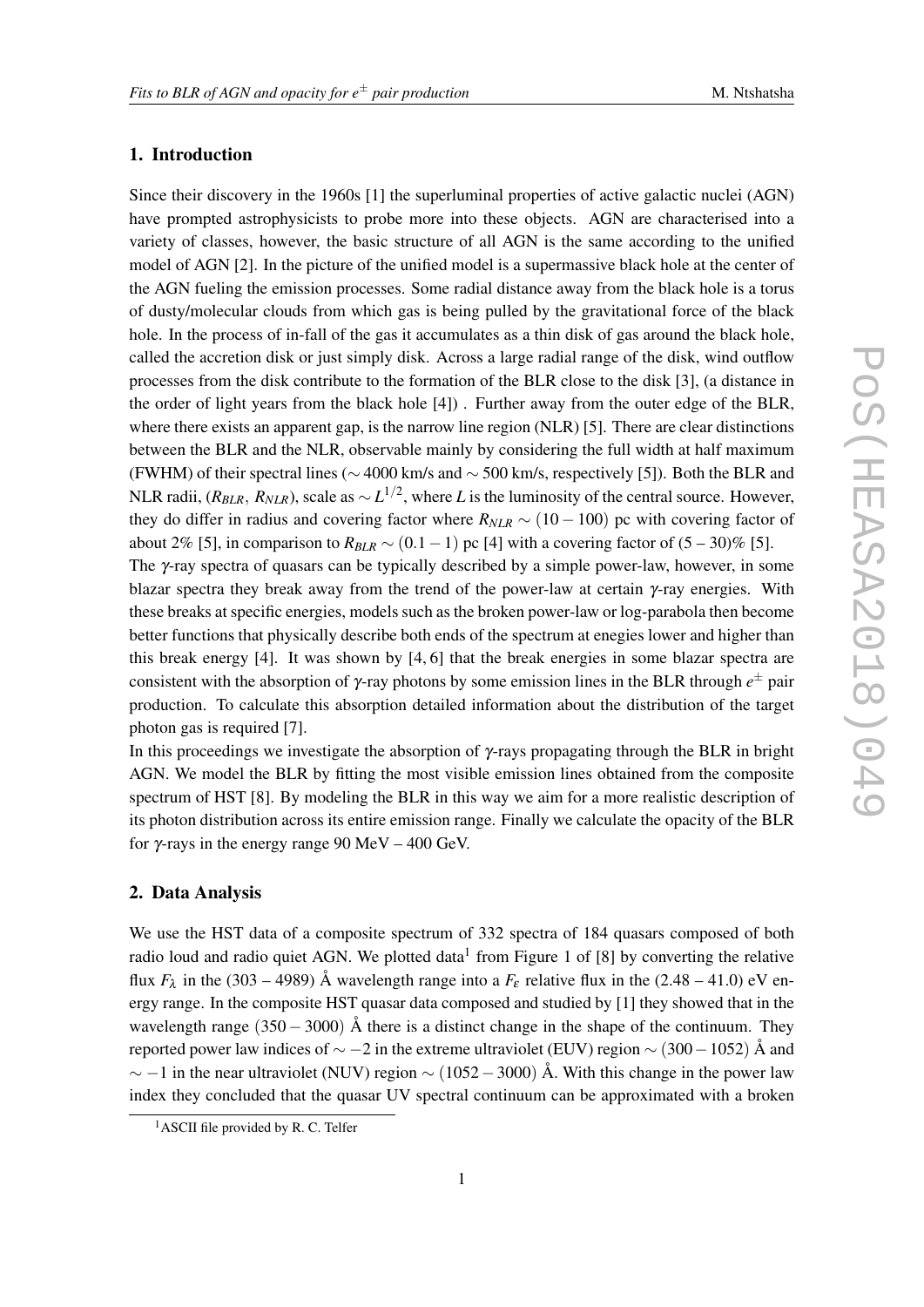power law (BPL). In the work of [8] they show that the same pattern is observed for subset samples of radio loud and radio quiet quasars. In fitting the continuum of the composite spectrum we then followed [1, 8] by fitting it with a broken power law  $\propto (\varepsilon/\varepsilon_B)^{-\beta_j}$  with  $j = 1,2$  below and above the break energy  $\varepsilon_B$  respectively. However, instead of fitting it using the IRAF task *specfit* in the wavelength windows chosen in [8], we rather "hand"-fitted the continuum over almost the entire UV range of the HST data file ,  $(303 - 4989)$  Å, where we have excluded 12 data points (291 – 302) Å which had large errors associated with them. In so doing we obtained power-law indices  $\beta_1 = -1.35$  and  $\beta_2 = -0.18$  below and above the break energy  $\varepsilon_B = 9.8$  eV respectively. We note here that at the low wavelengths  $(< 560 \text{ Å})$  the composite spectrum is composed of less than 10 spectra contributing to the composite at a given wavelength, as it is mentioned in [8]. From this point  $(< 560 \text{ Å})$  there is a slight hardening of the continuum, deviating from the power law [8]. It is noteworthy to mention that the small number of contributing spectra in this wavelength range may be the cause of this deviation and for this reason the hardening here may not necessarily be characteristic of all quasars [8]. The emission lines in this region, however, are real and reflect high signal to noise ratio data obtained to study the He II Gunn-Peterson effect [8]. Above 900 Å, any deviation from the power law is caused by weak emission features, particularly Fe II [1]. At wavelengths above 2200  $\AA$  these features are most prominent that they cause the continuum shape to deviate quite significantly from the power law. However, in this proceedings we attempt to aim for the full representation of the BLR across all its emission. To achieve this we performed a fit over the wavelength range (303 – 4989)  $\AA$ , effectively representative of the whole UV range of the BLR spectrum of quasars.

To fit the BLR emission lines it was convenient to remove the continuum by subtracting the fitted BPL from the data. Each emission line from a given frequency range was isolated and independently fit with either the Breit-Wigner (BW) for lines with a narrow profile, the Gaussian (Ga) for lines with a broad profile or a combination of the two if the profile of a line had prominent broad and narrow components. The emission lines are each fitted individually, however, due to the high density of some emission features in the range below the peak labeled  $\lambda$  2085, the so-called 3000 Å bump (≈ 2200−4000) Å [9], we use the Smoothly-joint Broken Power Law (SBPL) as an average estimate of the combined emission of the lines appearing in the energy range  $(3.35 - 4.09)$  eV, labeled as  $\lambda_B$  3205 and (4.60 – 5.50) eV labeled  $\lambda_B$  2459. Other ranges averaged over with the SBPL are (18.5 – 20.6) eV labeled  $\lambda_B$  640, (22.1 – 26.8) eV  $\lambda_B$  474, (28.1 – 34.6) eV  $\lambda_B$  404 and (34.6 – 39.4) eV  $\lambda_B$  328, where the subscript *B* signifies the position of the break chosen in the SBPL. It is not the position of the specific line. Many of the lines fitted in this proceedings are not identified, especially below the Lyman limit  $(912 \text{ Å})$  and although the composite spectrum considered here is representative of the BLR behaviour of a typical quasar, it may not necessarily be the case that all the lines considered in this proceedings will appear in all quasars. The composite simply suggests hints of the existence of these lines, which we consider for completeness and without loss of generality. The functions used for fitting are expressed as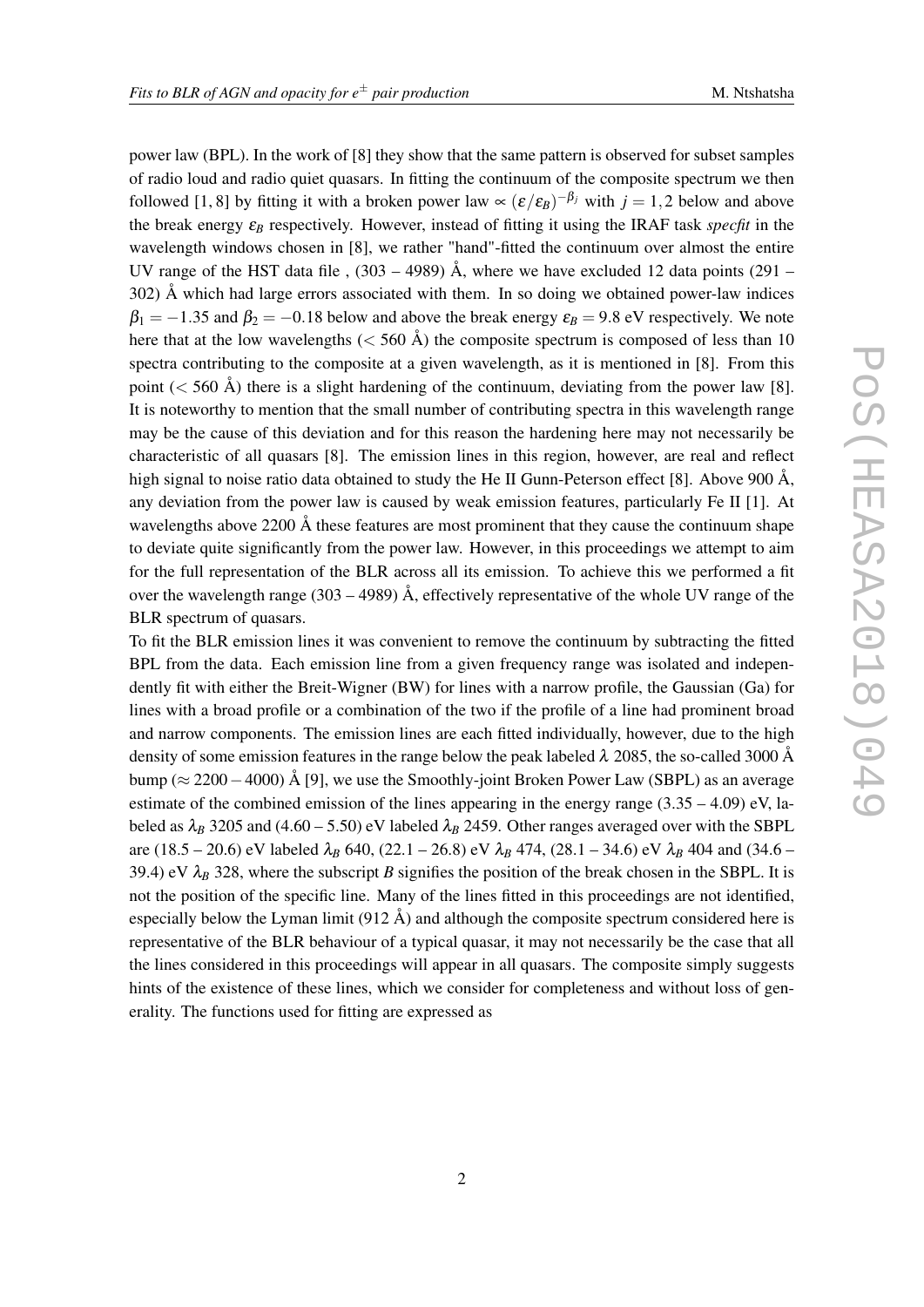$$
BW(\varepsilon) = \frac{n_i}{2\pi} \frac{w_i}{(\varepsilon - \varepsilon_i)^2 + (w_i/2)^2}
$$
 (2.1)

$$
SBPL(\varepsilon) = \frac{n_i}{\varepsilon_i} \left[ \left( \frac{\varepsilon}{\varepsilon_i} \right)^{\alpha_1} + \left( \frac{\varepsilon}{\varepsilon_i} \right)^{\alpha_2} \right]^{-1} \tag{2.2}
$$

$$
Ga(\varepsilon) = \frac{n_i}{\varepsilon_i} \exp\left[-\left(\frac{\varepsilon - \varepsilon_i}{\sqrt{2}w_i}\right)^2\right]
$$
 (2.3)

<span id="page-3-0"></span>where

$$
n_i[\text{cm}^{-3}] = 1.66 \times 10^{11} \left( \frac{R_{BLR}}{10^{17} \text{cm}} \right)^{-2} \left( \frac{\varepsilon_i}{\text{eV}} \right)^{-1} \left( \frac{k_i L_{\text{Ly}_\alpha}}{10^{45} \text{erg/s}} \right)
$$
(2.4)

*k<sub>i</sub>* is the fraction of the luminosity of the *i*<sup>th</sup> line relative to the luminosity of the Ly<sub>α</sub> line.  $L_{Ly\alpha}$ in the above equations is the luminosity of  $Ly_{\alpha}$ . The  $Ly_{\alpha}$  line was fitted as a linear combination of the BW and Ga, the *k<sup>i</sup>* for the Ga component was taken to be 33% that of the BW component. All the lines in the fits are then normalized by the  $k_i$  of the BW component of  $Ly_\alpha$ .  $\varepsilon_i$  is the peak energy of the  $i^{th}$  line and  $w_i$  is the energy width of the line.  $n_i$  is the density of photons emitted by the *i th* line, where we make the crude assumption that the emission lines appear at the same radius within the BLR, so that there is no variation in photon density. In reality, different emission lines originate from different regions of the BLR and the photon density varies with radius. A detailed calculation in future will need to include this effect while calculating the  $\gamma$ -ray opacity. The indices  $\alpha_1$  and  $\alpha_2$  describe the steepness of the rise and fall of a line before and after the peak energy  $\varepsilon_i$ respectively. To estimate the size of the BLR we use its scaling  $R_{BLR} \approx 10^{18} L_{disk,47}^{1/2}$  cm [6] <sup>2</sup>. Since the BLR reprocesses a fraction of the disk emission in both its lines and continuum [10] we take the luminosity of the BLR,  $L_{BLR} = 0.1L_{disk}$  to be a fraction of the disk luminosity [11] as it is treated in one of the cases in the works of [10]. From Table 1 of [8] we get the average disk luminosity of  $10^{46.16}$ erg/s corresponding to a BLR size of  $R_{BLR} \approx 12.02 \times 10^{17}$ cm for the composite spectrum. The peak energies  $\varepsilon_i$  of most of the lines were obtained from Table 1 in [8] and kept fixed, but in some cases we needed to shift them to match the data. The equivalent widths of the lines were also held fixed and all the values (with the exception of the Ga component in the  $Ly_{\alpha}$  fit) of the parameter *k<sup>i</sup>* used in the fits were kept free and obtained using the *scipy.optimize.curve\_fit* optimization package in python. The indices  $(\alpha_1, \alpha_2)$  were held fixed for lines and regions where *curve\_fit* gave either infinities for the errors in the parameters, or error values larger than the parameters. Instances where the indices were free are indicated with an asterisk in Table [1.](#page-4-0) The *scipy optimize.curve* fit function optimizes and determines fit parameters of a given model by using least squares minimization. To get a quantitative measure of the goodness of the fit we calculated a reduced  $\chi^2_{red}$  on each trial. The lowest  $\chi^2_{red}$  obtained was 4.2 with 4639 degrees of freedom for the fit presented here. The fit parameters together with the model used are tabulated in Table [1](#page-4-0). Figure [1](#page-5-0) a) shows the plot (in red) of the fit imposed on the BLR composite data, where Figure [1](#page-5-0) b) in the bottom panel is a plot of the residual calculated as shown in the figure.

Next we calculate the opacities of *e* <sup>±</sup> pair creation by γ-rays interacting with the BLR photons. We used the standard opacity formula from [12] and adapted it for the fitting functions as:

<sup>&</sup>lt;sup>2</sup>In this notation  $L_{disk} = 10^{47} L_{disk, 47}$  erg/s is the accretion disk luminosity.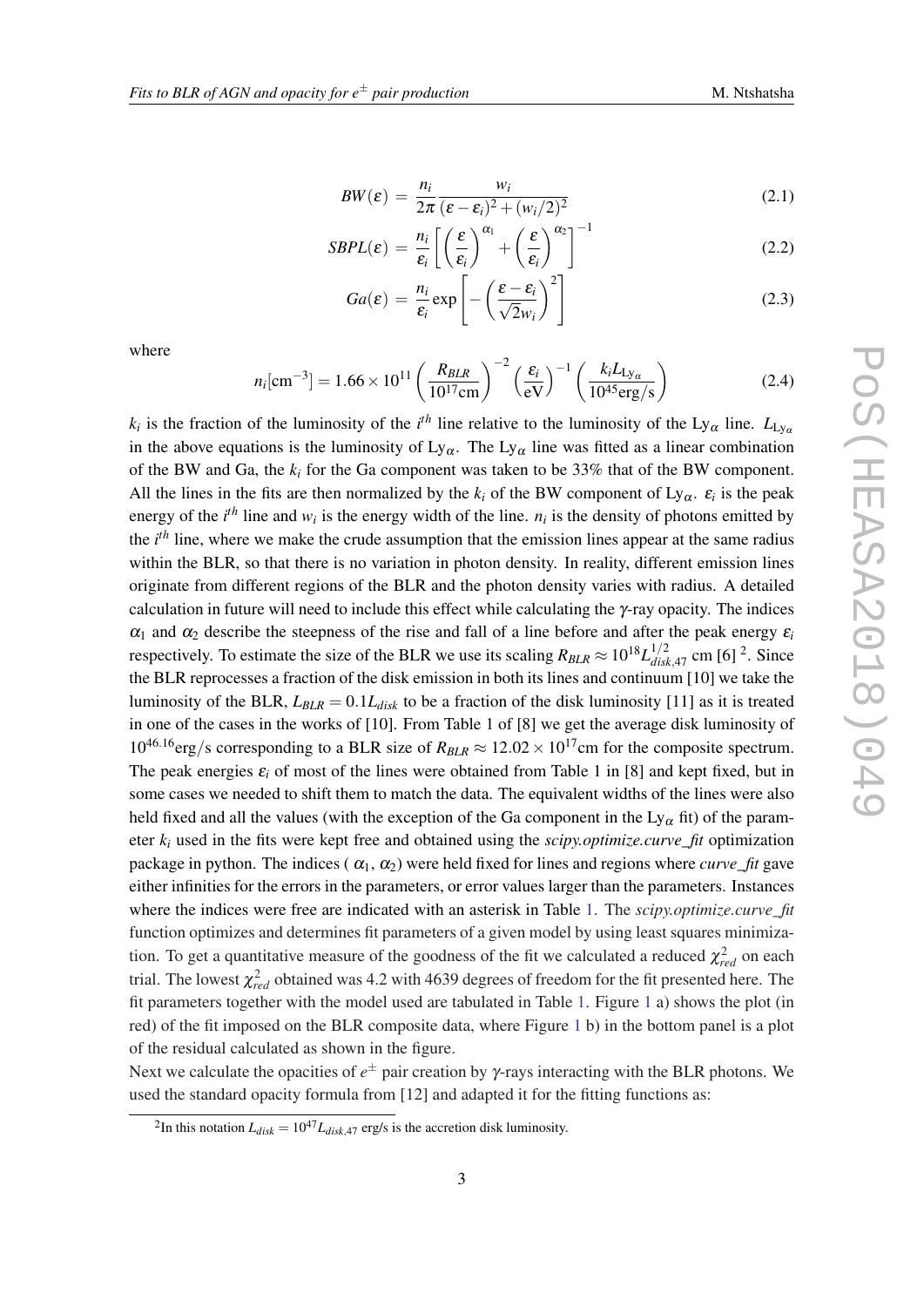<span id="page-4-0"></span>*Fits to BLR of AGN and opacity for e<sup>* $\pm$ *</sup> pair production* M. Ntshatsha

| Table 1: Parameter list and model used in fitting the spectral lines of the quasar spectrum. |  |  |  |
|----------------------------------------------------------------------------------------------|--|--|--|
|                                                                                              |  |  |  |

| Line /                                                | Function    | $k_i$                 | Line peak                   | Line width | $\alpha_1$ | $\alpha_2$ |
|-------------------------------------------------------|-------------|-----------------------|-----------------------------|------------|------------|------------|
| energy range                                          |             |                       | energy $\varepsilon_i$ [eV] | $w_i$ [eV] | (Fixed)    | (Fixed)    |
|                                                       |             |                       | (Fixed)                     | (Fixed)    |            |            |
| [O III] $\lambda$ 4952                                | <b>BW</b>   | $1.41 \times 10^{-4}$ | 2.50                        | 0.008      |            |            |
| $H\beta \lambda 4857$                                 | <b>BW</b>   | $4.18 \times 10^{-4}$ | 2.55                        | 0.02       |            |            |
| $Hγλ$ 4330                                            | <b>BW</b>   | $2.90 \times 10^{-5}$ | 2.86                        | 0.003      |            |            |
| [Ne III] λ 3862                                       | $\rm BW$    | $1.70 \times 10^{-4}$ | 3.21                        | 0.009      |            |            |
| [O II] $\lambda$ 3723                                 | <b>BW</b>   | $7.71 \times 10^{-4}$ | 3.33                        | 0.03       |            |            |
| $\lambda_B$ 3205                                      | <b>SBPL</b> | $3.15 \times 10^{-1}$ | 3.87                        |            | 13.2       | $-12.8$    |
| Ге II $\lambda$ 2959                                  | <b>BW</b>   | $2.53 \times 10^{-2}$ | 4.19                        | 0.36       |            |            |
| Mg II λ 2799                                          | <b>BW</b>   | $8.29 \times 10^{-3}$ | 4.43                        | 0.056      |            |            |
|                                                       | Ga          | $3.03 \times 10^{-1}$ | 4.43                        | 0.14       |            |            |
| $\lambda_B$ 2459                                      | <b>SBPL</b> | $5.14 \times 10^{-1}$ | 5.04                        |            | 15.2       | $-8.8$     |
| Fe II λ 2225                                          | Ga          | $6.47 \times 10^{-2}$ | 5.57                        | 0.25       |            |            |
| Fe III λ 2085                                         | $\rm BW$    | $8.79 \times 10^{-3}$ | 5.95                        | 0.25       |            |            |
| $C III + Si III$                                      | <b>BW</b>   | $3.04 \times 10^{-2}$ | 6.50                        | 0.09       |            |            |
| $\lambda$ 1907                                        | Ga          | $2.66 \times 10^{-1}$ | 6.50                        | 0.2        |            |            |
| N III] λ 1749                                         | <b>BW</b>   | $1.40 \times 10^{-2}$ | 7.09                        | 0.16       |            |            |
| $\lambda$ 1638                                        |             |                       |                             |            |            |            |
| possibly He II                                        | <b>BW</b>   | $9.07 \times 10^{-2}$ | 7.57                        | 0.32       |            |            |
| C IV λ 1549                                           | <b>BW</b>   | $1.87 \times 10^{-1}$ | 8.00                        | 0.0995     |            |            |
|                                                       | Ga          | 2.25                  | 8.00                        | 0.19       |            |            |
| Si IV + O IV] $\lambda$ 1399                          | <b>BW</b>   | $7.02 \times 10^{-2}$ | 8.86                        | 0.173      |            |            |
| $\overline{C}$ II $\lambda$ 1335                      | <b>BW</b>   | $3.64 \times 10^{-3}$ | 9.29                        | 0.041      |            |            |
| O I + Si II $\lambda$ 1304                            | <b>BW</b>   | $2.43 \times 10^{-2}$ | 9.51                        | 0.12       |            |            |
| <b>NV</b> λ1240                                       | $\rm BW$    | $1.50 \times 10^{-1}$ | 10.0                        | 0.129      |            |            |
| Ly $\alpha$ $\lambda$ 1215                            | <b>BW</b>   | $\mathbf{1}$          | 10.20                       | 0.14       |            |            |
|                                                       | Ga          | 0.33                  | 10.20                       | 0.82       |            |            |
| Ге III $\lambda$ 1123                                 | <b>BW</b>   | $2.73 \times 10^{-2}$ | 11.04                       | 0.18       |            |            |
| Ar I λ 1064                                           | $\rm BW$    | $1.71 \times 10^{-1}$ | 11.65                       | 0.42       |            |            |
| O VI + Ly $\beta$ $\lambda$ 1032                      | $\rm BW$    | $4.15 \times 10^{-1}$ | 12.01                       | 0.27       |            |            |
| $\overline{C}$ III + N III $\lambda$ 983              | <b>BW</b>   | $2.77 \times 10^{-1}$ | 12.61                       | 0.48       |            |            |
| $H I + Ly$ series $+S VI$                             |             |                       |                             |            |            |            |
| $\lambda_B$ 940                                       | <b>SBPL</b> | 5.05                  | 13.19                       |            | 42.77      | $-49.84$   |
| O III λ 837                                           | <b>BW</b>   | $4.69 \times 10^{-2}$ | 14.81                       | 0.2        |            |            |
| Ne VIII + O IV $\lambda$ 783                          | <b>SBPL</b> | 8.19                  | 15.83                       |            | 59.99      | $-59.97$   |
| $\lambda$ 702                                         | <b>BW</b>   | $2.11 \times 10^{-1}$ | 17.66                       | 0.594      |            |            |
| $\lambda$ 685                                         | <b>BW</b>   | $2.85 \times 10^{-1}$ | 18.1                        | 0.7        |            |            |
| $\lambda_B$ 640                                       | <b>SBPL</b> | 12.03                 | 19.4                        |            | 37.12      | $-37.10$   |
| $\lambda$ 599                                         | <b>BW</b>   | $1.40\times^{-1}$     | 20.7                        | 0.3        |            |            |
| $\lambda$ 576                                         | <b>BW</b>   | $3.74 \times 10^{-1}$ | 21.53                       | 0.594      |            |            |
| $\lambda_B$ 474                                       | <b>SBPL</b> | 32.81                 | 26.16                       |            | 64.83*     | $-26.40*$  |
| $\lambda$ 457                                         | <b>BW</b>   | 1.03                  | 27.1                        | 0.91       |            |            |
| $\lambda_B$ 404                                       | SBPL        | 91.84                 | 30.69                       |            | $11.28*$   | $-12.03*$  |
| $\lambda_B$ 328                                       | SBPL        | 144.37                | 37.80                       |            | $30.31*$   | $-17.53*$  |
| $\lambda$ 313                                         | $\rm BW$    | $6.80 \times 10^{-1}$ | 39.61                       | 0.093      |            |            |
| $\lambda$ 309                                         | <b>BW</b>   | 2.65                  | 40.12                       | 0.594      |            |            |
| He II Ly <sub><math>\alpha</math></sub> $\lambda$ 305 | <b>BW</b>   | 3.33                  | 40.65                       | 0.356      |            |            |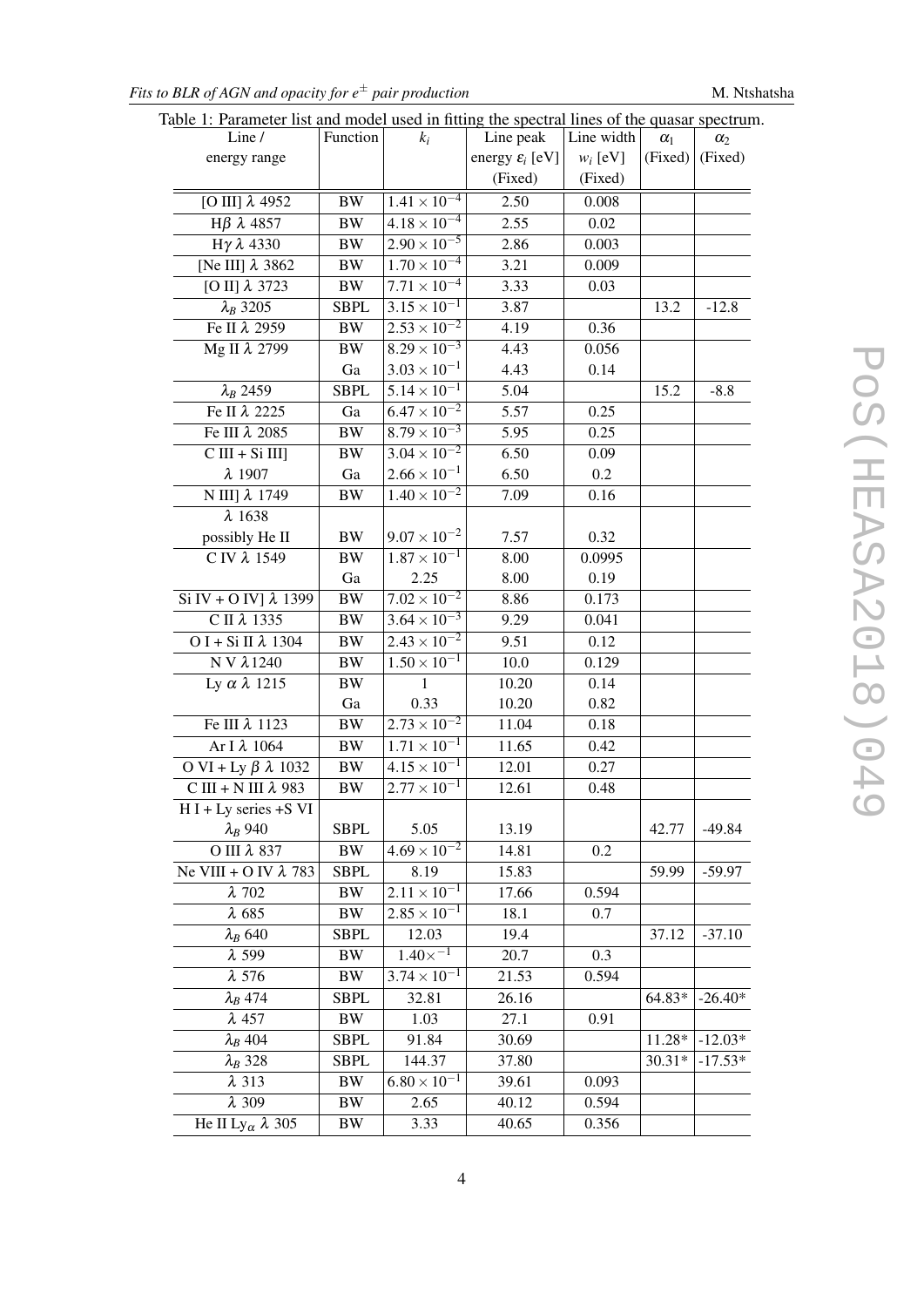<span id="page-5-0"></span>

Figure 1: a) Fit of the emission lines extending from (2.48−41.0) eV of the BLR spectrum (solid red line). b) Plot of the residual at each  $\varepsilon$ . On the y-axis of the bottom panel the symbols  $d_i, f_i, \delta d_i$ are the *i th* data point, model evaluated at the *i th* point and the error on the *i th* data point, respectively.

$$
\frac{d\tau_{BW}}{dx} = \frac{r_0^2}{2} \left(\frac{m_e^2 c^4}{E(1+z)}\right)^2 \sum_i n_i w_i \int_{\frac{m_e^2 c^4}{E(1+z)}}^{\infty} \frac{\bar{\phi}[s_0(\varepsilon)]}{\varepsilon^2 [(\varepsilon - \varepsilon_i)^2 + (w_i/2)^2]} d\varepsilon \tag{2.5}
$$

$$
\frac{d\tau_{SBPL}}{dx} = 1.3\pi r_0^2 \left(\frac{m_e^2 c^4}{E(1+z)}\right)^2 \sum_i \frac{n_i}{\varepsilon_i} \int_{\frac{m_e^2 c^4}{E(1+z)}}^{\infty} \frac{\bar{\phi}[s_0(\varepsilon)]}{\varepsilon^2 [(\varepsilon/\varepsilon_i)^{\alpha_1} + (\varepsilon/\varepsilon_i)^{\alpha_2}]} d\varepsilon \tag{2.6}
$$

$$
\frac{d\tau_{Ga}}{dx} = 1.5\pi r_0^2 \left(\frac{m_e^2 c^4}{E(1+z)}\right)^2 \sum_i \frac{n_i}{\varepsilon_i} \int_{\frac{m_e^2 c^4}{E(1+z)}}^{\infty} \frac{\bar{\phi}[s_0(\varepsilon)]}{\varepsilon^2 \exp\left[\left(\frac{\varepsilon - \varepsilon_i}{\sqrt{2}w_i}\right)^2\right]} d\varepsilon \tag{2.7}
$$

where equation (2.5) is taken from [11], the factors in front of equations (2.6), (2.7) are the ratios of the area under the curves BW/SBPL and BW/Ga, and  $n_i$  is the quantity referred to by equation ([2.4\)](#page-3-0),  $\bar{\phi}[v] = \int_1^v s \bar{\sigma}_{\gamma\gamma}(s) ds$ ,  $s_0(\varepsilon) = \varepsilon E/m_e^2 c^4$ ,  $\bar{\sigma}_{\gamma\gamma} = 1/s \left[ (2+2/s-1/s^2) \ln \frac{1+\beta}{1-\beta} - 2\beta (1+1/s) \right]$  is the dimensionless photon cross-section where  $\beta^2 = (1 - 1/s)$ ,  $m_e$  is the elemental electron mass,  $r_0$  is the classical electron radius, *z* is the redshift and  $\varepsilon$ , *E* are the target photon, gamma photon energies respectively. We calculate the opacities by taking the radius of the BLR as  $R_{BLR} = 12.02 \times 10^{17}$ cm as inferred by [6]. The opacities of the fitted emission lines are shown in Figure [2,](#page-6-0) with the blue dot-dash line being the sum of the line opacities.

In the delta function approximation for  $\gamma\gamma$  absorption the opacity is given by:

$$
\tau_{\gamma\gamma}(L_i, \varepsilon_i) = \frac{L_i}{4\pi c R_{BLR} \varepsilon_i} \frac{\sigma_T}{5} \approx 16.5 \left( \frac{L_i}{9.2 \times 10^{44} \text{ erg/s}} \right) \left( \frac{R_{BLR}}{1.2 \times 10^{18} \text{ cm}} \right)^{-1} \left( \frac{\varepsilon_i}{10.2 \text{ eV}} \right)^{-1} (2.8)
$$

which is the opacity for the Ly<sub>α</sub> line,  $L_i$  and  $\sigma_T$  are the line luminosity and the Thomson crosssection, respectively.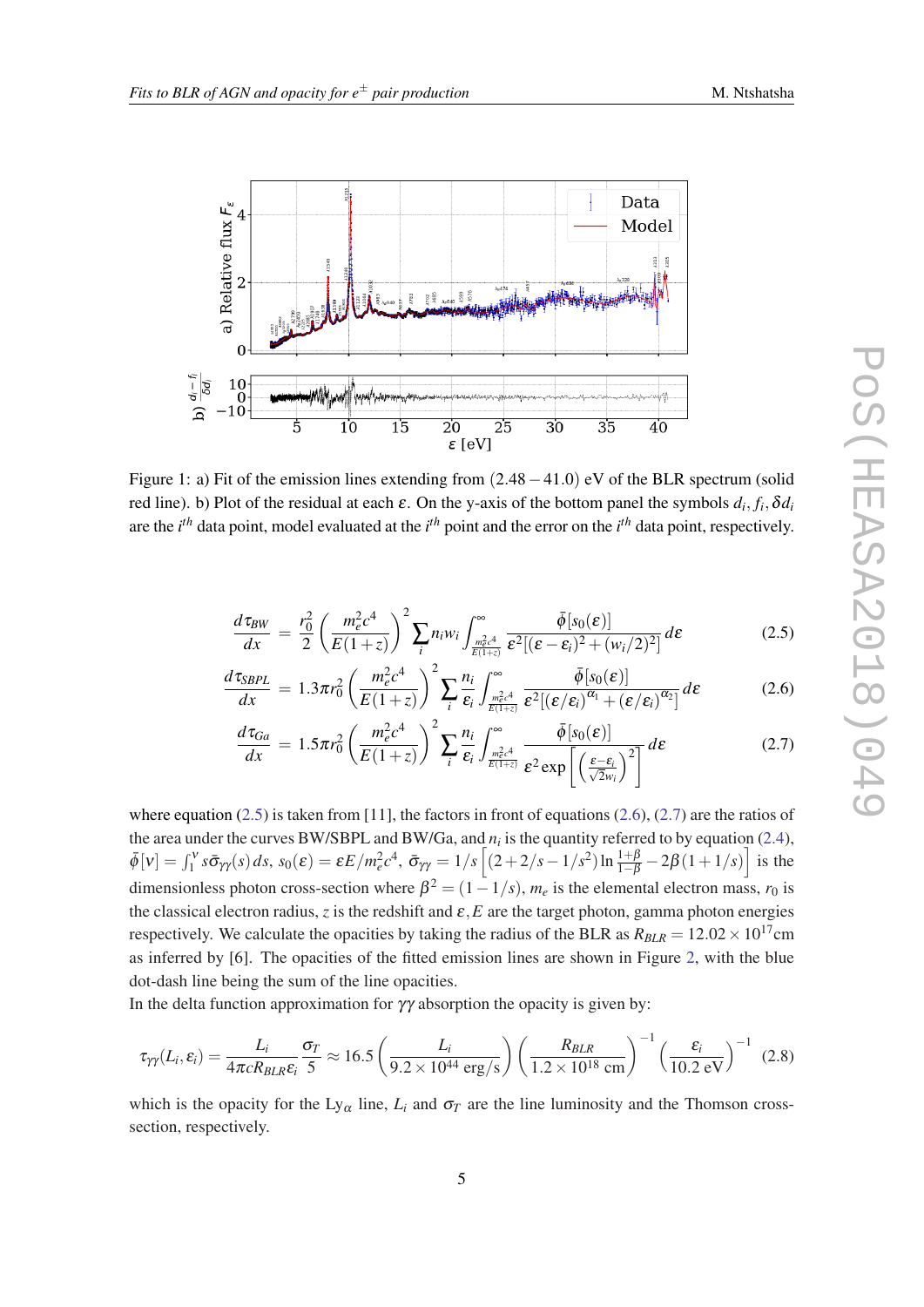<span id="page-6-0"></span>

Figure 2: Opacity of BLR lines identified in the composite spectrum of 184 quasars. The blue dot-dash line is the sum of the individual line opacities.

## 3. Summary and Discussion

The careful analysis of a large sample of quasar spectra spanning a large range in redshift 0.33 < *z* < 3.7 done by [8] has made it possible to model the emission of the BLR lines. The BW, SBPL and Ga functions were used to individually fit the peaks of the quasar data and the data was well reproduced by the fits with  $\chi^2_{red} = 4.2$ . The modeling of these lines gives a reasonable description of the BLR and a good opacity estimate of  $\gamma$ -ray photons in the BLR. The maximum opacity summing of all the emission lines came to the value of  $\tau \sim 178$  at ~ 18.9 GeV. This threshold energy is nearly consitent with that of the 20 GeV breaks due to H LyC in many blazars reported by [6]. At  $\tau \sim 178$ , the opacity sum of the whole composite is quite high and this is due to the high density of the emission lines in the EUV which are averaged over with the SBPL, in particular the  $\lambda_B$  404 and  $\lambda_B$  328 regions. And as it has already been hinted in section 2 by a slight hardening of the continuum at low wavelengths, this behaviour may not necessarily be representative of all quasars since only few quasar spectra contributed to the composite spectrum at these wavelengths. However, if this slight hardening of the spectrum at these wavelengths happens to be real in a typical quasar, then the calculated opacity over these regions of multiple emission lines ( $\lambda_B$  404,  $\lambda_B$  328) suggests a strong dominance of EUV photons in attenuating  $\gamma$ -rays even more than the Ly<sub>α</sub> line, as can be seen in Figure 2. The peak opacity value of the Ly<sub>α</sub> line was  $\sim$  14.0 at  $\sim$  43.0 GeV, and the  $\lambda_B$  404 and  $\lambda_B$  328 were  $\sim$  70.9 and  $\sim$  46.4 at  $\sim$  13.5 GeV and  $\sim$  10.8 GeV, respectively. Using the delta function approximation in equation ([2.8\)](#page-5-0), the opacity of Ly<sub>α</sub> ~ 16.5, while it is ~ 15.4 when using equation (2) from the [4, 6] papers. Note that the absorption of the  $\gamma$ -ray photons depends on the location of the  $\gamma$ -ray emitting zone in the BLR. In case the  $\gamma$ -ray emitting zone is located outside or closer to the outer edge of the BLR, the opacity would be negligible or a fraction of the values we calculate here [11]. In addition to *e* <sup>±</sup> pair-production-related spectral breaks, the spectra of many blazars show dips in the  $\geq 10$  GeV range as can be seen in the literature [4, 6, 13]. It seems, therefore, reasonable that the lines that have significant absorption at  $E \sim 50$  GeV would